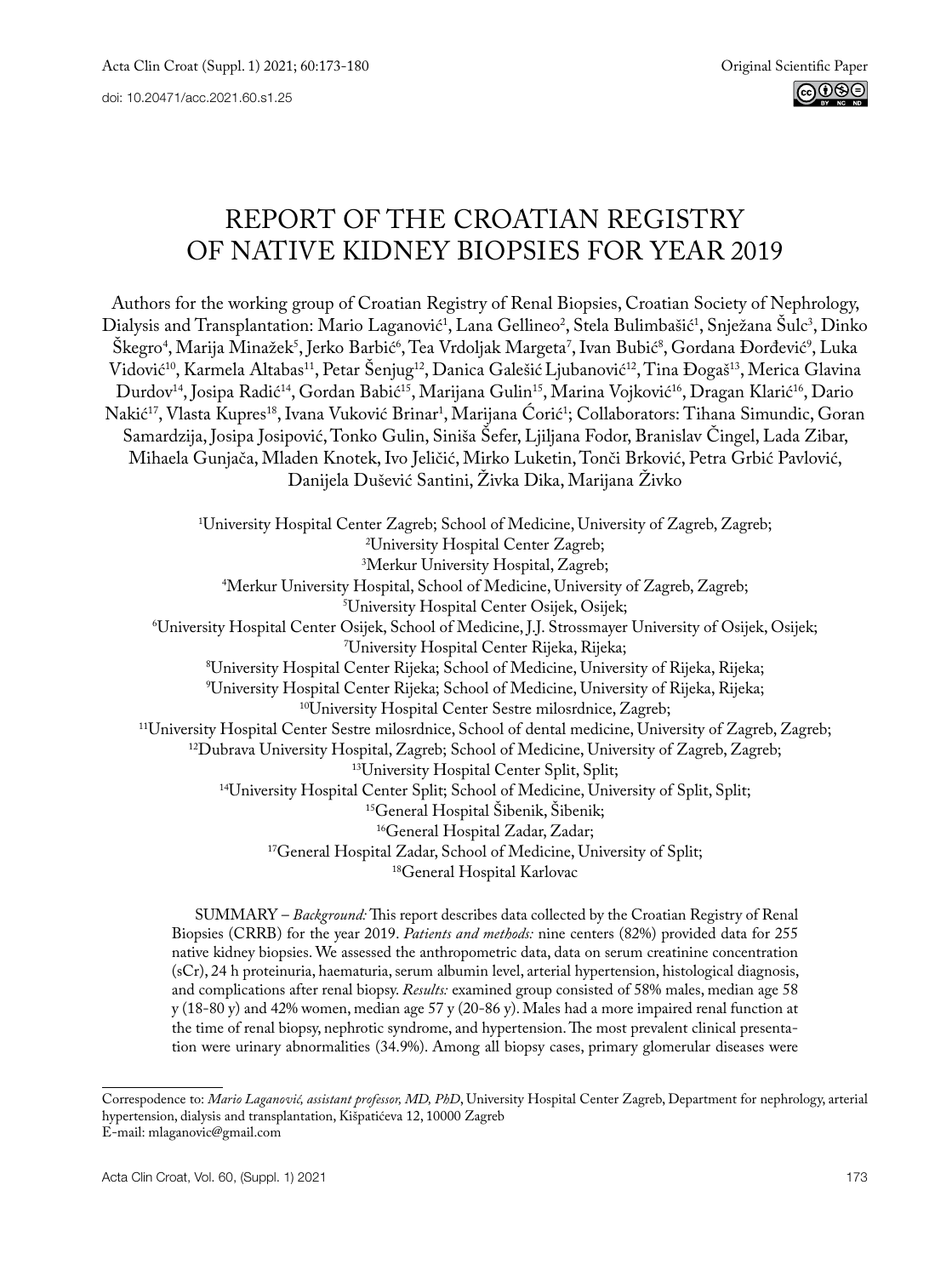the most often found histology group (41.5%), and IgA nephropathy was the most frequent diagnosis(47.1%). Among secondary glomerular diseases, pauci-immune glomerulonephritis (PIGN) was most often found (30.9%). The highest proteinuria was observed in minimal change disease and diabetic nephropathy (DN). The highest sCR values were found in membranoproliferative glomerulonephritis (MPGN) and necrotizing vasculitis. Patients with MPGN and DN had the highest blood pressure levels. *Conclusion:* CRRB provides important data on the epidemiology of biopsy-proven kidney diseases from the whole territory of Croatia

Key words: *registry, renal biopsy, glomerular disease, epidemiology*

## **Introduction**

One of the key features for the development of quality clinical, epidemiologic research has been identified in the development of databases or registries for the collection of epidemiologic data related to specific disease<sup>1</sup>. Glomerulonephritis (GN) is a relatively rare disease, and most nephrology centers see only a limited number of patients with each type of GN every year.

Current epidemiological data of renal disease in Europe are available from large national renal biopsy registries<sup>2-5</sup>. Incidence and prevalence of glomerular diseases vary according to geographical location, gender, age, and race. Therefore, establishing a national registry is of utmost importance, giving us the opportunity to learn more about the epidemiology of glomerular diseases in our country.

Until recently, the epidemiological data on the incidence of kidney disease in the Croatian population were mostly based on reports of Croatian Institut of Public Health or Renal Replacement Registry of Croatian Society of Nephrology, Dialysis and Transplantation (CSNDT) and data providing histopathology results of kidney biopsy were sporadically reported as single-center reports<sup>6</sup>.

The nationwide Croatian Registry of Renal Biopsies (CRRB) was founded in 2019 after the initiative of CSNDT and included nine nephrology centers that reported clinical, laboratory and histopathological data of adult patients who underwent native kidney biopsy for the first time on a national level.

The aim of this study was to report on the relative frequency of nephropathies according to gender, age, clinical presentation, and renal function at the time of renal biopsy based on the histologic diagnosis.

# **Patients and methods**

Renal biopsy records were collected during the period from January 1<sup>st</sup> till December 31<sup>st</sup>, 2019. Nine renal centers out of eleven (82%) have participated. Using a simple questionnaire, the following data were collected at the time of renal biopsy: age, gender, anthropometric data, serum creatinine concentration (sCr), eGFR according to CKD EPI formula, 24-h proteinuria (UP), the presence of microscopic or macroscopic hematuria (H), blood pressure (BP) values and the presence of arterial hypertension defined as blood pressure >140/90 mmHg or treatment with antihypertensive drugs, clinical and histological diagnosis, clinical complications after renal biopsy (clinically symptomatic subcapsular or perirenal hematoma, gross hematuria and need for blood transfusion).

The following clinical syndromes were assessed at the time of renal biopsy: nephrotic syndrome proteinuria >3.5 g/24 h, hyperlipidemia, edema); urinary abnormalities: persistent lowgrade proteinuria (<3.5 g/24 h) with or without microhaematuria; nephritic syndrome (a combination of hematuria, hypertension and acute reduction of renal function,  $sCr > 110 \mu m o l/l$ ); rapidly progressive GN (progressive decline in renal function, hematuria, hypertension), advanced renal insufficiency(sCr >200 µmol/l with or without hematuria and proteinuria). We retrospectively analyzed the distribution of renal diseases according to clinical syndromes, and therefore more than one clinical syndrome could be found in some patients. The indications for renal biopsy varied among centers according to local practice. Histological evaluation by light microscopy and immunofluorescence was performed routinely in all patients combined with electron microscopy in a substantial number of cases. Histological diagnosis were mainly based on WHO recommendations modified by others as follows: (1) Primary GN: minimal change disease (MCD), focal segmental glomerulosclerosis (FSGS), membranous nephropathy (MGN), IgA nephropathy (IgAN), C3 membranoproliferative GN (C3MPGN), (2) Secondary GN: systemic lupus erythematosus (SLE), Henoch–Schonlein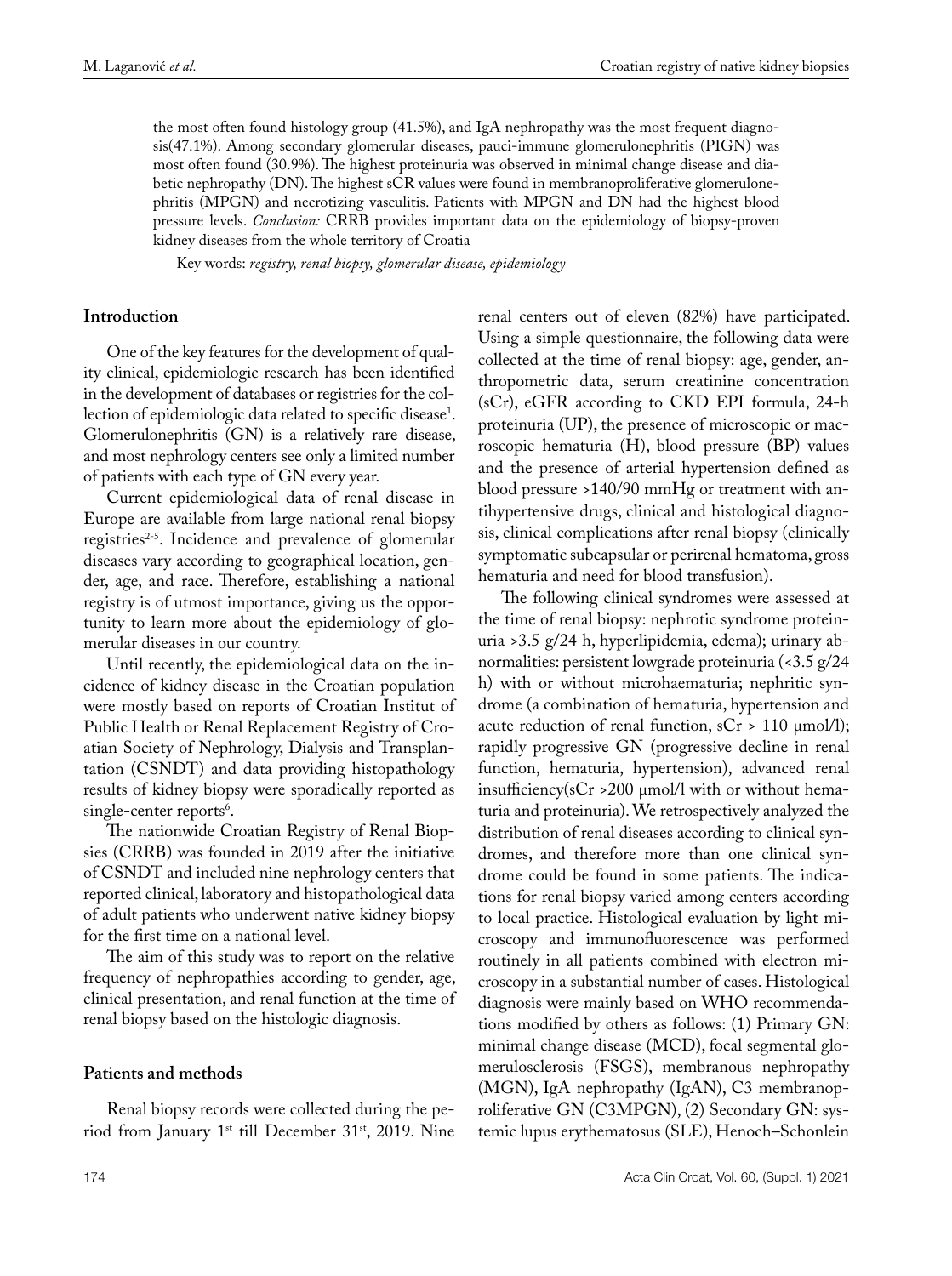purpura (HSP), pauci-immune GN (PIGN; Goodpasture's syndrome (GPS); renal amyloidosis (AM), light-chain deposit disease (LCDD), myeloma cast nephropathy (MCN) essential mixed cryoglobulinemia; GN associated with infectious diseases (nonstreptococcal GN, endocarditis, shunt GN and others); diabetic nephropathy (DN); hereditary nephropathies, i.e., Alport syndrome (AS), Fabry disease, thin basement membrane glomerulopathy  $(TBMN)^3$ . Acute and chronic tubulointerstitial nephritis (TIN) and acute tubular injury (ATI)4 . Vascular diseases including benign and malignant nephroangiosclerosis (NAS), hemolytic–uraemic syndrome and thrombotic thrombocytopenic purpura (HUS/TTP), renal scleroderma, and cortical necrosis<sup>5</sup>. Others, including endstage renal disease (ESRD) of undetermined cause, unclassified nephropathies<sup>2,4,7,8</sup>. Ultrasound needle guidance was used most commonly except in 5 cases (1.9%) where CT guidance was performed.

#### *Statistical analysis*

Parameters are expressed as percentages or mean values ± standard deviation. A Chi-square test or Fisher exact test was used for categorical data according to simple size. A two-tailed t-test was used for continuous variables. *P*<0.05 was considered statistically significant. Statistical analyses were performed using STATISTICA, vers.8 (StatSoft, Inc).

#### **Results**

During the observed period of one year, data for 255 native kidney biopsies were recorded. Examined group consisted of 58% males median age 58 years (range 18-80 years), and 42% females, median age 57 years (range 20-86 years). Characteristics of renal biopsy cases according to gender are shown in Table 1.

Males presented more often (72.2%) with renal impairment and with higher sCr in the time of renal biopsy (235 ±186 *vs.* 168±162 µmol/l, p=0.002). There was no significant difference between proteinuria  $(3.69<sub>±</sub>$  vs. 2.94 g/dU) and blood pressure values (140/83 vs. 138/82 mmHg) compared to females. Clinical syndromes recorded at the time of renal biopsy are shown in figure 1.

The most prevalent diagnosis in UA was IgA nephropathy (29.1%), FSGS (14.5%), and nephroangio-

| Table 1. Characteristics of renal biopsy cases in the whole |  |  |  |
|-------------------------------------------------------------|--|--|--|
| group and according to gender                               |  |  |  |

|                      | Whole group | Males         | Females       |
|----------------------|-------------|---------------|---------------|
|                      | $(n=255)$   | $(n=148)$     | $(n=107)$     |
|                      | $\%$        | $\frac{0}{0}$ | $\frac{0}{0}$ |
| Age group (years)    |             |               |               |
| $18 - 30$            | 7.8         | 8.1           | 7.4           |
| $31 - 65$            | 59.6        | 59.4          | 59.8          |
| >6.5                 | 29.4        | 32.4          | 32.8          |
| Serum creatinine     |             |               |               |
| $(\mu \text{mol/l})$ |             |               |               |
| ~110                 | 37.6        | 27.7          | 51.4          |
| 110-500              | 54.5        | 63.5          | 42.0          |
| >500                 | 7.8         | 8.7           | 6.5           |
| Proteinuria          |             |               |               |
| (g/dU)               |             |               |               |
| 3,5                  | 69.5        | 70.2          | 68.2          |
| $\geq 3.5$           | 30.5        | 29.7          | 31.7          |
| Arterial             |             |               |               |
| hypertension         |             |               |               |
| $( > 140/90$ mmHg)   | 47.0        | 50.6          | 42.0          |

sclerosis (12.5%); in the nephrotic syndrome group, MN was most often diagnosed (25.8%), then DN (17.2%) and FSGS (15.5%); nephritic syndrome was a presentation of IgA nephropathy in 31% of cases, SLE nephritis in 13.7% and MPGN 10.3%. Patients with RPGN were the oldest, the average age was 63 years old, and the highest percentage of males (76%) were found. The most prevalent diagnosis in that group was PIGN (64%). In the group with advanced renal insufficiency with or without hematuria and proteinuria most prevalent diagnosis was nephroangiosclerosis (21.9%) and DN (17.1%). The youngest patients were found in the UA group (50 years). 11.7% of patients had the overlap of two or more clinical syndromes.

Among all biopsy cases, primary glomerular diseases were the most often found histology group (41.5%), then secondary glomerular diseases (32.9%), vascular diseases (10.9%), and tubulointerstitial nephritis (7.1%). Ten most common renal biopsy diagnoses (more than 10 cases or above 5% during the observed period) in our population are listed in figure 2.

The most frequent diagnosis among primary glomerular diseases was IgA nephropathy (47.1%), FSGS (25.4%), and membranous nephropathy (19.8%). In comparison, among secondary glomerular diseases, PIGN was found in 30.9% of cases, DN in 23.8%, and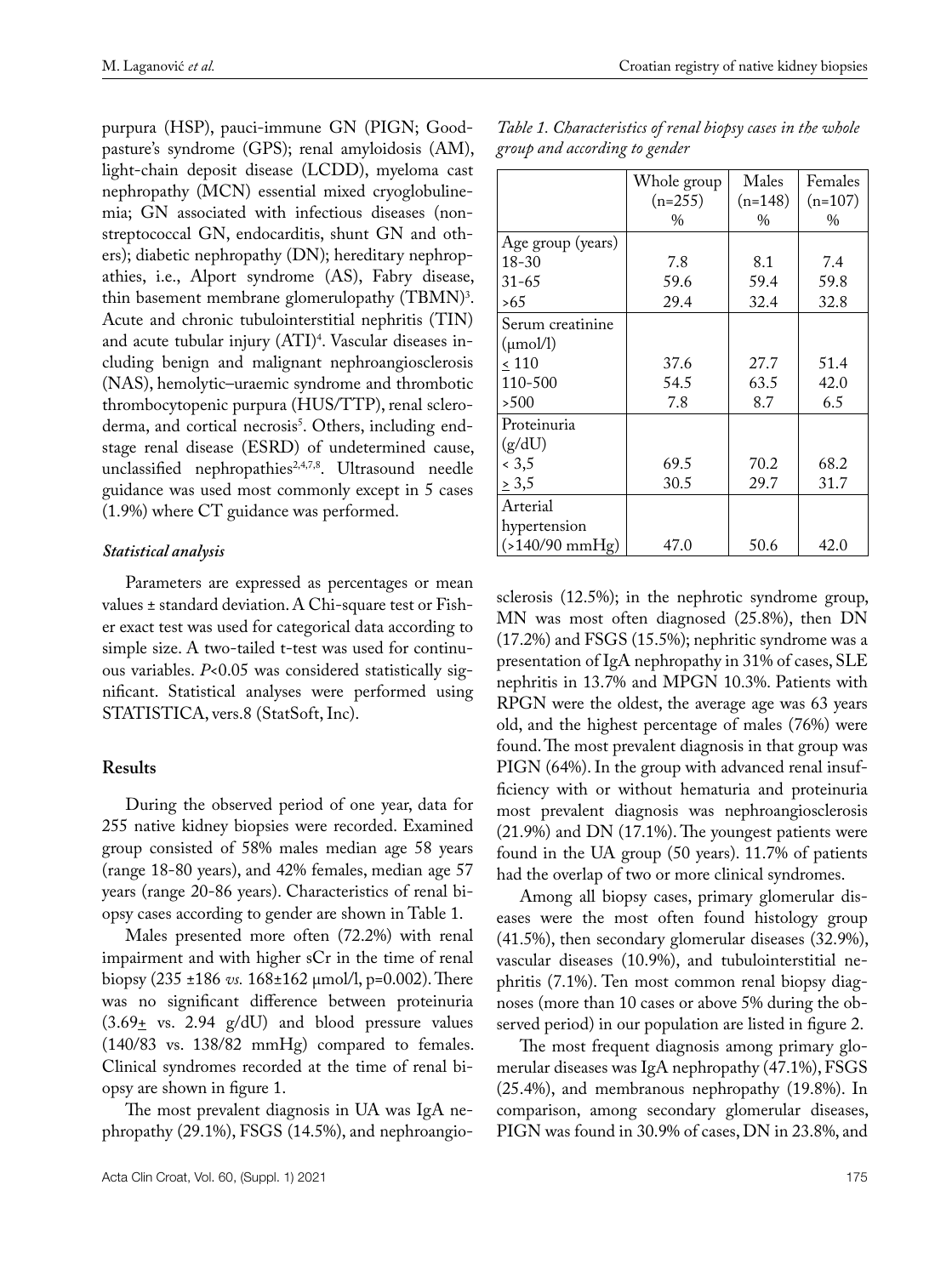

*Figure 1. Clinical syndromes recorded at the time of renal biopsy*

Legend: UA – urinary abnormalities, RI+/-UA – renal insufficiency with or without hematuria and proteinuria; RPGN – rapidly progressive GN



*Figure 2. Most common renal biopsy diagnosis in the adult population*

Legend: IgA – IgA nephropathy, FSGS – focal segmental glomerulosclerosis, PIGN – pauci-immune glomerulonephritis, NS – nephroangiosclerosis, MN – membranous nephropathy, DN – diabetic nephropathy, SLE – lupus nephritis, TIN- tubulointerstitial nephritis

| Diagnosis                       | No of<br>cases | $%$ of<br><b>CRRB</b> | Mean<br>age | Gender<br>$(\%male)$ | Mean sCr<br>$(\mu \text{mol/l})$ | RI<br>(%) | Mean<br>proteinuria<br>(g/dU) | <b>NS</b><br>(%) | Hypertension<br>(96) |
|---------------------------------|----------------|-----------------------|-------------|----------------------|----------------------------------|-----------|-------------------------------|------------------|----------------------|
| Primary GN                      | 106            | 41.5                  | 53          | 62.2                 | 137                              | 50.9      | 3.84                          | 37.7             | 47.1                 |
| IgA                             | 50             | 19.6                  | 51          | 66.0                 | 160                              | 62.0      | 2.71                          | 18.0             | 40.0                 |
| <b>FSGS</b>                     | 27             | 10.5                  | 54          | 62.9                 | 116                              | 44.4      | 3.37                          | 46.7             | 40.7                 |
| MN                              | 21             | 8.2                   | 55          | 57.1                 | 104                              | 28.5      | 6.49                          | 66.7             | 57.1                 |
| Secondary GN                    | 84             | 32.9                  | 58          | 50.0                 | 255                              | 76.1      | 3.81                          | 38.1             | 47.6                 |
| <b>PIGN</b>                     | 26             | 10.2                  | 64          | 69.2                 | 362                              | 96.1      | 3.16                          | 23.1             | 50.0                 |
| DN                              | 20             | 7.8                   | 58          | 45.0                 | 198                              | 85.0      | 5.06                          | 65.0             | 60.0                 |
| <b>SLE</b>                      | 15             | 5.8                   | 43          | 20.0                 | 159                              | 60.0      | 3.67                          | 33.3             | 53.3                 |
| Tubulointerstitial<br>nephritis | 13             | 5.1                   | 67          | 55.5                 | 441                              | 100       | 1.31                          | 7.6              | 40,7                 |
| Vascular diseases               | 31             | 12.1                  | 52          | 64.5                 | 205                              | 74.1      | 2.29                          | 12.9             | 58.1                 |
| $\overline{\rm NS}$             | 26             | 10.2                  | 56          | 61.5                 | 165                              | 73.0      | 1.81                          | 11.5             | 57.6                 |

*Table 2. The epidemiology and clinical characteristics of most common renal biopsy diagnosis in the time of renal biopsy*

Legend: IgA – IgA nephropathy, FSGS – focal segmental glomerulosclerosis, MN – membranous nephropathy, PIGN – pauci-immune glomerulonephritis, DN – diabetic nephropathy, SLE – lupus nephritis, TIN- tubulointerstitial nephritis, NS – nephroangiosclerosis; RI – renal insufficiency; NS – nephrotic syndrome

lupus nephritis in 17.8%. Nephroangiosclerosis were found in 92.8% of cases among vascular causes. The epidemiology and clinical characteristics of selected glomerulopathies and TIN at the time of renal biopsy are shown in table 2.

Among primary GN highest proteinuria was found in MCD (11.1  $\pm$  6.3 g/dU), MN (6.4+4.1 g/dU) and MPGN  $(3.9 \pm 1.4 \text{ g/dU})$ . DN manifested with the highest proteinuria between secondary forms of GN. The highest levels of serum creatinine were found in patients with MPGN (183.1+123.6 µmol/l) in primary forms of PG, in secondary GN in PIGN (362.2+314.3 µmol/l) and in TIN (441.7 +181.9 µmol/l). The highest blood pressure values were observed in MPGN (154/92 mmHg) and DN (152/85 mmHg).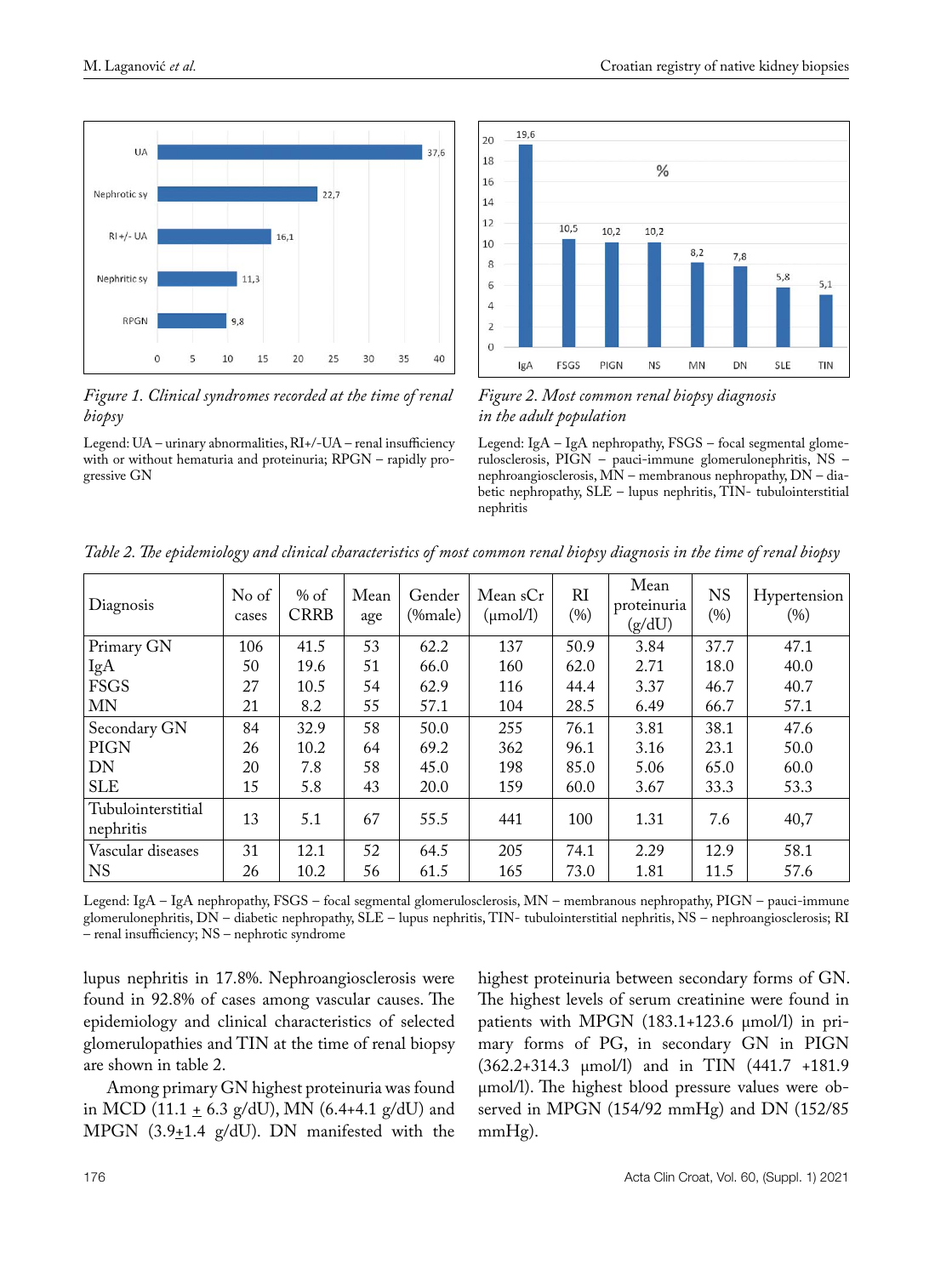

*Figure 3. Geographical distribution of primary glomerular diseases between the continental and Mediterranean part of Croatia*

Legend: IgA – IgA nephropathy, FSGS – focal segmental glomerulosclerosis, MN – membranous nephropathy MPG – membranoproliferative GN, MCD – minimal change disease

We analyzed the geographical distribution of primary glomerular diseases in Croatia according to continental and Mediterranean parts (figure 3). There were no significant differences in the frequency of subtypes of primary glomerular diseases. Although not statistically significant, the comparison of particular subtypes revealed the higher creatinine levels in IgA nephropathy in the Mediterranean region compared to IgA nephropathy in the continental part of Croatia (143.3+181.1 *vs.* 209.3+182.8 µmol/l p=0.073). Similar observation was found for FSGS (100.6<sup>+56.9</sup> *vs* 139.2 $\pm$ 56.6 p=0.09). Higher proteinuria levels were found in MN diagnosed in the Mediterranean part of the country  $(5.62 \pm 4.5 \text{ vs. } 7.81 \pm 3.4 \text{ p=0.263})$ . Further analysis of four geographical regions (central Croatia, west Croatia, Slavonia and Baranja, and Dalmatia) showed similar results regarding the frequency of primary glomerular disease subtypes.

In our group, we found almost 30% of patients older than 65 years. Average sCr was 264.4 µmol/l, proteinuria 3.46 g/dU, blood pressure 143/81 mmHg. Secondary GN was the most prevalent (37.3%) form of the disease, then primary GN (30.6%) and TIN (13.3%). PIGN was found in 17.3% of cases, MN and nephroangiosclerosis in 12%.

Patients younger than 65 years had average sCr 183 µmol/l, proteinuria 3.34 g/dU, blood pressure 137/83 mmHg. Primary GN was most often found (45%), and IgA nephropathy was the most prevalent diagnosis (23%), then FSGS (11%), MN, and nephroangiosclerosis (9.5%).

The frequency of serious complications (symptomatic hematoma, gross haematuria, need for blood transfusion) was observed in 14 cases (5.8%). Forty-two of them had renal impairment, and 71% had hypertension.

#### **Discussion**

This study provides information about demographics, clinical presentation, and frequency of renal disease diagnosed by renal biopsy in the year 2019, covering population on the national level.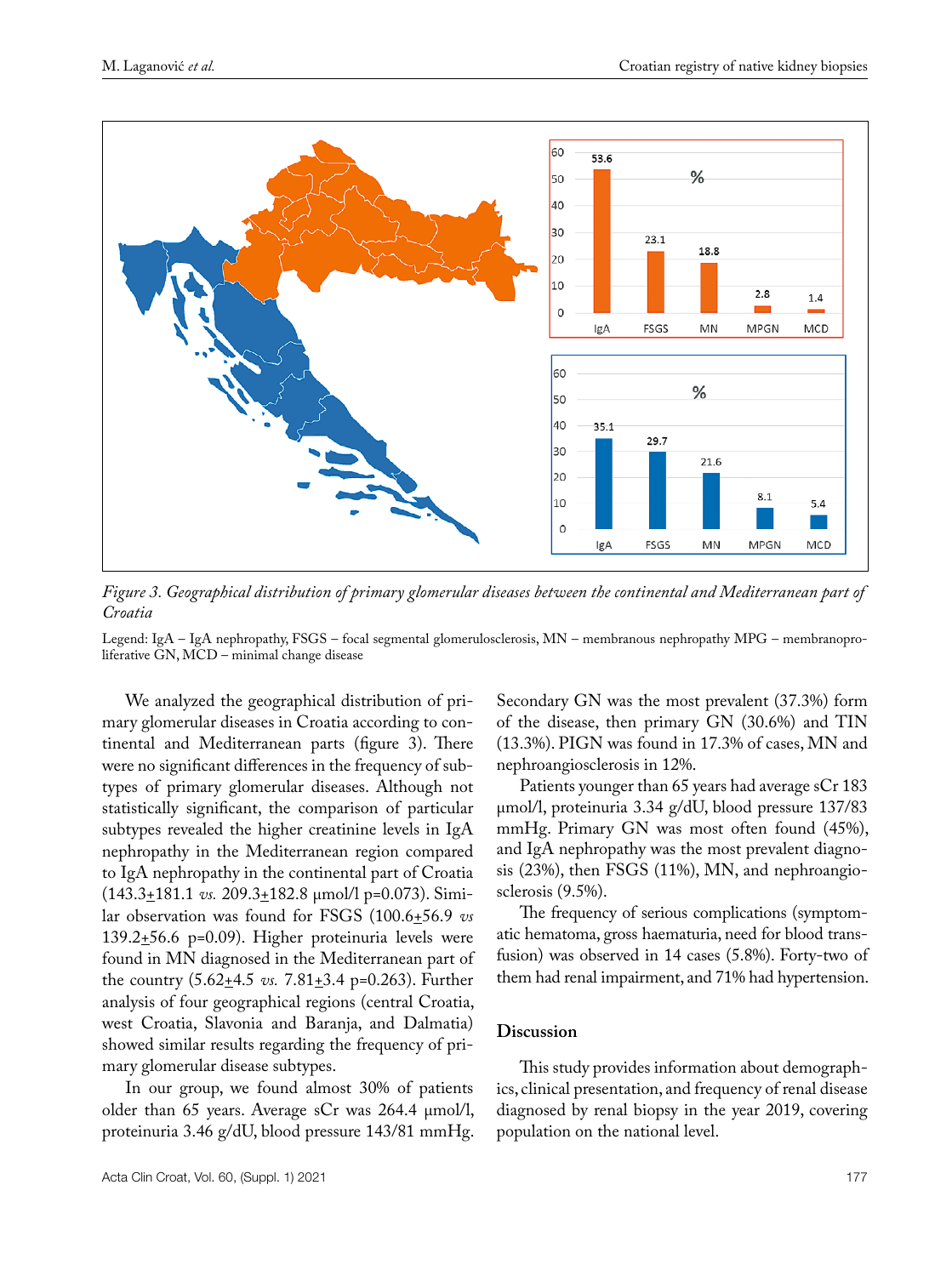Male gender was associated most frequently with most diagnostic categories (table 2), except SLE nephritis being more frequent among females. Clinical presentation was more severe in the male population. Males had significantly higher SCr values at the time of renal biopsy than females and were more hypertensive (table 1). Other authors report similar observations<sup>3,4,5</sup>.

The most prevalent indication for renal biopsy was urinary abnormalities (37%) and nephrotic syndrome (23%). Similar indications were found in the Italian registry, while in other registries, slightly different results were found, the nephrotic syndrome was the leading indication (up to 53%) and then urinary abnormalities (up to  $38\%/^{2,3,4,9}$ .

In the group of patients presented with UA and nephritic syndrome, the most prevalent diagnosis was IgA nephropathy, and in the group with advanced renal insufficiency, PIGN was most often found, which is similar to others (2,4). In the nephrotic syndrome group, MN was most often diagnosed, which is similar to the Italian registry, while in the Czech and Polish registries, MCD was the leading diagnose<sup> $2-4$ </sup>.

Our report showed that primary and secondary GN were most often found in our patients who underwent renal biopsy and comprised almost 75% of patients. IgA nephropathy was the most prevalent form of primary GN occurring in around 20% of patients, which is the same as findings of Czech and Polish registry<sup>2,4</sup>. PIGN was the most prevalent diagnosis found in the group of secondary GN. The most common diagnosis found in our population besides IgA nephropathy and PIGN were FSGS and nephroangiosclerosis, which is similar to the finding of Czech registry<sup>2</sup>. The distribution pattern of primary GN diagnosis also corresponded to other European series<sup>10</sup>.

Among those with nephrotic proteinuria highest values were observed in patients with MCD and MN. If we compare results for primary GN, similar results were found in Czech, Polish, Italian and French registry2-4,11. Among patients with secondary GN and nephrotic proteinuria, DN was the most frequent diagnosis (65%).

The highest sCr values at presentation were observed in patients with TIN and PIGN being almost all diagnosed with renal insufficiency (almost 100%) at the time of renal biopsy, which is in accordance with others (4). Renal insufficiency among primary GN s was highest in patients with MPGN and IgAN.

The overall prevalence of hypertension in our group was 47%. According to subgroup analysis, the highest frequency of hypertension was found in patients with DN (60%), and among patients with primary GN, hypertension was most often found in MN (57%). Similar findings but even higher values were found in other registries, up to 71% in MN and 91% in patients with  $DN^{2,4}$ .

Different pathology was observed in patients > 65 years. We found secondary GN more often than primary GN, which is similar to others. We found PIGN as the most prevalent diagnosis, followed by MN and nephroangiosclerosis. This result is slightly different compared to others where MN, DN, and amyloidosis or nephroangiosclerosis are the most prevalent findings in the older population $2-5$ .

The geographical distribution of primary glomerular diseases according to continental and Mediterranean parts (figure 3) was similar when we analyze the frequency of subtypes of primary glomerular diseases. However, a lower incidence of IgAN and higher incidence of FSGS and MN were found in the Mediterranean part. However, when we compare particular subtypes, we found, although not statistically significant, worse clinical presentation, lower renal function in IgA nephropathy and FSGS, and higher proteinuria in MN in the Mediterranean region compared to the continental part of Croatia. Whether this has some meaning is yet to be determined by follow-up of these patients and on a larger study sample.

In conclusion, the results of CRRB, which include renal biopsies of the native kidneys performed in almost all Croatian renal biopsy centers, represent an important contribution to the epidemiology of renal diseases in Croatia. Our results showed that the epidemiology of renal disease, mainly primary and secondary GN are similar to the results of surrounding countries in the region. We believe that the availability of these data will be a valuable source to nephrologists to stimulate further research and encourage work on the national biopsy register.

## **References**

- 1. Sung NS, Crowley WF JR, et al: Central challenges facing the national clinical research enterprise. JAMA 2003;289:1278– 1287. doi: 10.1001/jama.289.10.1278.
- 2. Maixnerova D, Jancova E, Skibova J, et al. Nationwide biopsy survey of renal diseases in the Czech Republic during the years